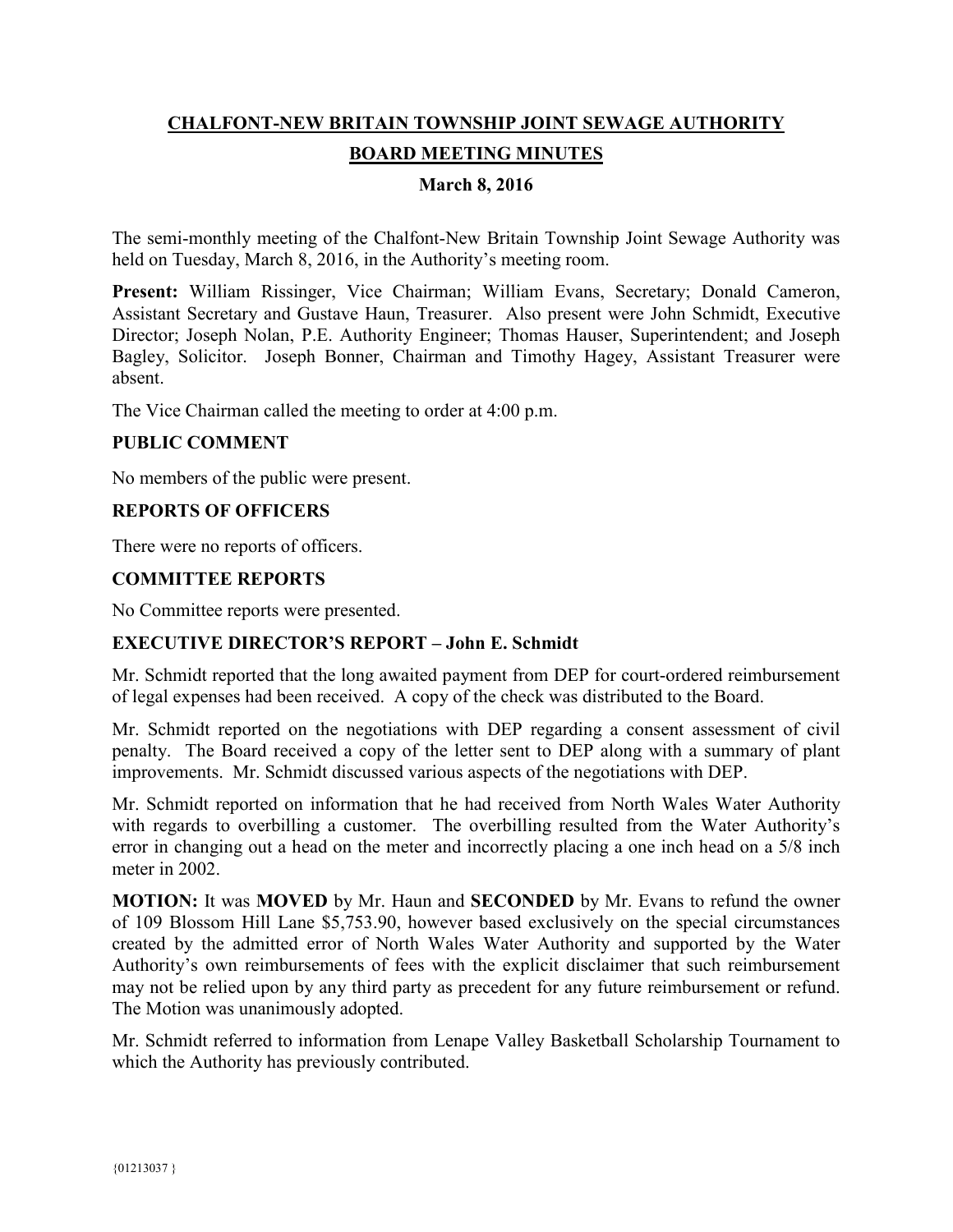**MOTION:** It was **MOVED** by Mr. Haun and **SECONDED** by Mr. Rissinger to donate \$250.00 to the Lenape Valley Basketball Scholarship Tournament. The Motion was unanimously adopted.

Mr. Schmidt announced that an award had been named after Mr. Rissinger by the Bucks County Science Research Competition in connection with the Bucks County Science Fair. Mr. Schmidt will look into information regarding a possible donation by the Authority to the award in the name of Mr. Rissinger.

Mr. Schmidt report on the nine month budget figures distributed to the Board at the meeting. The budget document presents revenues up-to-date. Mr. Schmidt reviewed the revenue and expenses for Funds 1, 2 and 3. He pointed out that a refund had just been given to Bucks County Water and Sewer Authority which would be reflected in the final adjustment in the year end total. There were no questions on the Budget.

Mr. Schmidt reported that employee Allison Oldfield celebrated her ten year anniversary with the Authority.

Mr. Schmidt reported that an operator is returning to work next week after being out for an extended period of time on disability.

# **ENGINEER'S REPORT – Joseph Nolan, P.E.**

Mr. Nolan provided a project update for the Phase III project. The bidding period ends soon. Mr. Nolan has been answering questions from bidders. The bids are to be opened March 15. Mr. Nolan discussed extending the bid opening date to March 22. A discussion ensued about the bid opening date.

Mr. Nolan recommended payment of Requisition No. 202 for capital improvements in the amount of \$7,930.62 representing engineering, legal and advertising expenses for Phase III.

**MOTION:** It was **MOVED** by Mr. Evans and **SECONDED** by Mr. Haun to approve Requisition No. 202 for \$7,930.62. The Motion was unanimously adopted.

# **SOLICITOR'S REPORT – Joseph Bagley, Esquire**

Mr. Bagley had nothing to report.

# **TREASURER'S REPORT – Gustave Haun, Treasurer**

Mr. Haun reported that the general operating expenses for the month were \$217,267.44 and with the previously approved capital improvements, a refund to Bucks County Water and Sewer Authority of \$65,008.00 and payments on the loan to Univest Bank in the amount of \$75,601.49 resulting in the total expenditures for the month equaling to \$365,807.55. Mr. Haun recommended approval to pay the bills.

**MOTION:** It was **MOVED** by Mr. Haun and **SECONDED** by Mr. Cameron to approve the total expenditures of \$365,807.55. The Motion was unanimously adopted.

Mr. Haun next recommended approval of escrow disbursements in the amount of \$419.10.

**MOTION:** It was **MOVED** by Mr. Evans and **SECONDED** by Mr. Rissinger to approve the escrow disbursements in the amount of \$419.10. The Motion was unanimously adopted.